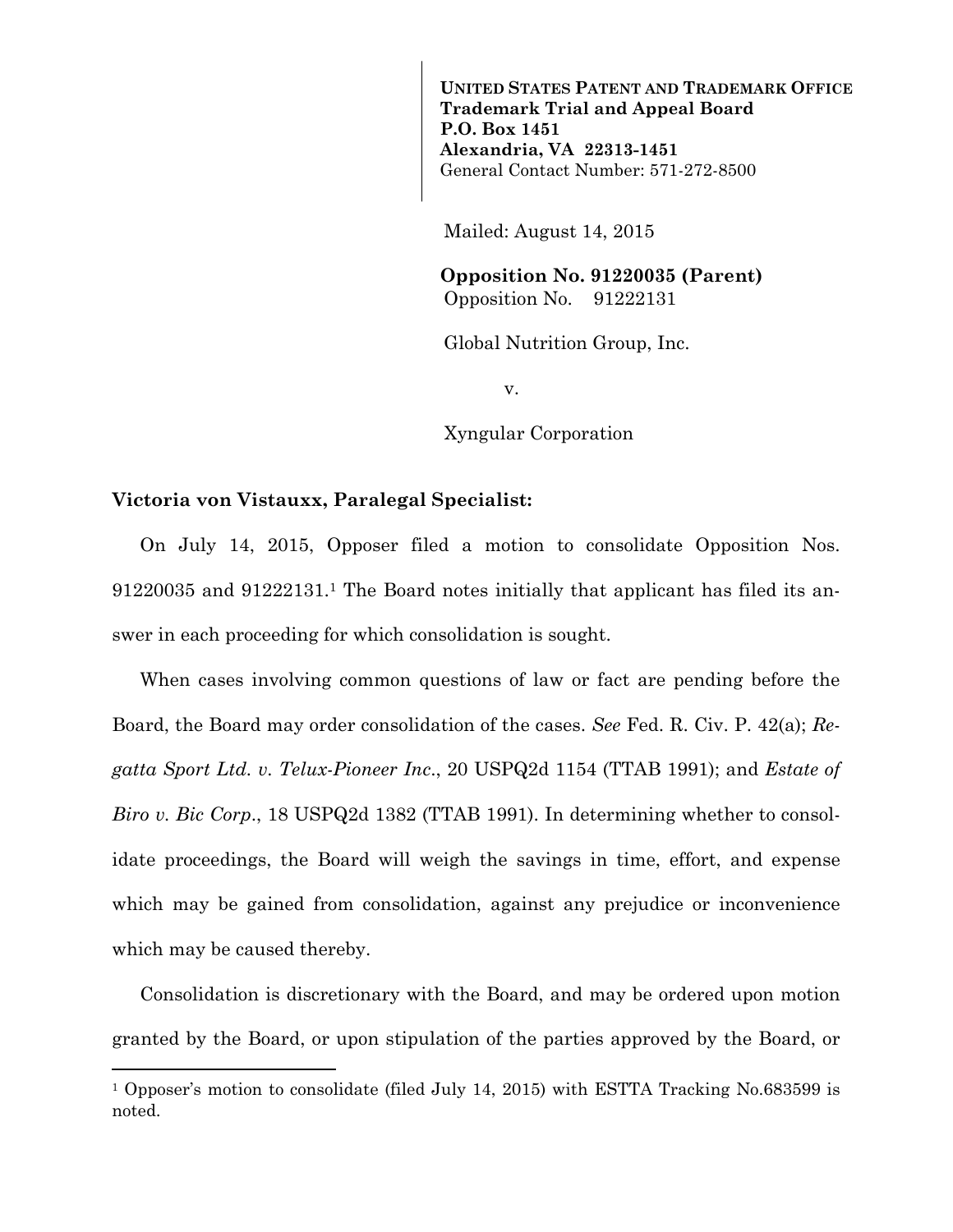upon the Board's own initiative. *See, e.g.*, *Hilson Research Inc. v. Society for Human Resource Management*, 27 USPQ2d 1423 (TTAB 1993).

It is noted that the parties to these proceedings are identical, and the issues are similar or related. The motion to consolidate is granted as conceded, *See* Trademark Rule 2.127. Accordingly, the Opposition Nos. 91220035 and 91222131 are hereby consolidated and may be presented on the same record and briefs. *See Hilson Research Inc. v. Society for Human Resource Management*, *supra*; and *Helene Curtis Industries Inc. v. Suave Shoe Corp.*, 13 USPQ2d 1618 (TTAB 1989).

The Board file will be maintained in Opposition No. 91220035 as the "parent case." From this point on, only a single copy of all motions and papers should be filed, and each such motion or paper should be filed in the parent case only, but caption all consolidated proceeding numbers, listing the "parent case" first.2

Despite being consolidated, each proceeding retains its separate character and requires entry of a separate judgment. The decision on the consolidated cases shall take into account any differences in the issues raised by the respective pleadings; a copy of the decision shall be placed in each proceeding file.

The Board notes that Opposer requested that the remaining trial dates be reset to reflect the schedule currently set for Opposition No. 91220035. A review of the file for Opposition No. 91222131 reveals that this opposition proceeding was instituted on May 28, 2015. It is the Board practice that upon consolidation, to adopt the

÷.

<sup>2</sup> The parties should promptly inform the Board of any other Board proceedings or related cases within the meaning of Fed. R. Civ. P. 42, so that the Board can consider whether further consolidation is appropriate.